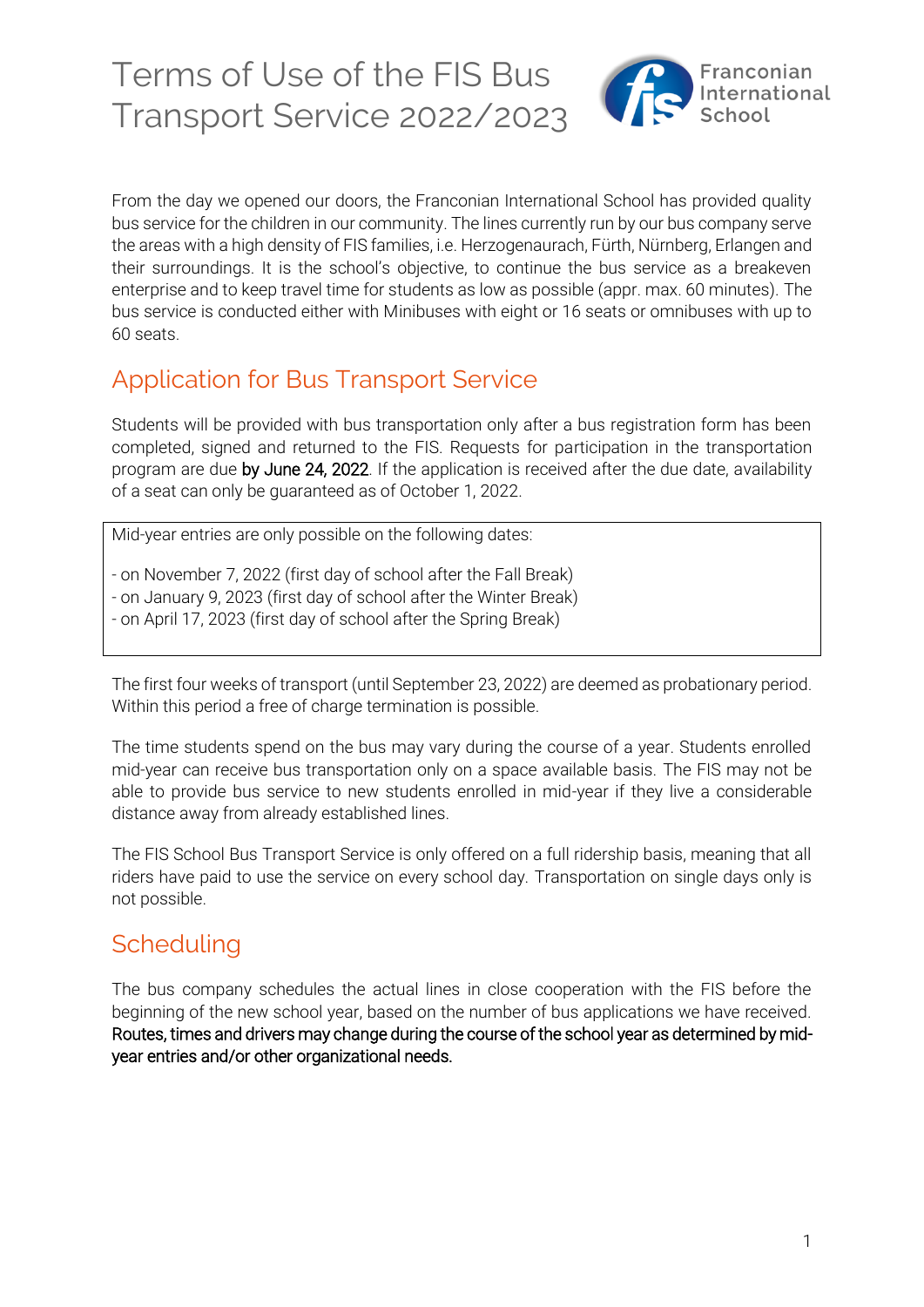

## Transport options, bus stops and departure times

### Option 1: FIS Bus Service (both ways)

All children making use of the FIS Bus service (both ways) will be picked up close to their home address. Normally the meeting point will be at a public bus stop or school bus stop. If there is no public bus stop available, the FIS will define another meeting point. Parents will know when to expect their children to be picked up and brought back and can be assured that the FIS will do everything possible to ensure a safe trip to and from school.

### Option 2: FIS Direct Line

The FIS offers one direct line from Herzogenaurach to the FIS. The direct line will only stop at a few bus stops. These bus stops are not necessarily near student's homes. Students can board or disembark the bus only at these predetermined bus stops.

### Option 3: One-Way Transport

Students have the possibility to choose a one-way transport option both on the FIS Bus as well as on the Direct Line. The one-way option can be chosen either for the morning or the afternoon and is valid for all school days throughout the year.

### Additional: Door-to-Door Option

Against surcharge students can choose the pick-up/drop-off option at their place of residence, if they have signed up for the "Both-Ways"-option. A door-to-door option for the One Way Transport and the Direct Line is not possible. The FIS reserves the right to decline the Door-to-Door option for logistic and/or economic reasons.

### General Information

After having established the bus lines, which occurs usually by mid August, our bus provider Transfair will inform each family via email of the time their child(ren) will be picked up from the meeting point in the morning.

Children taking part in the after-school activities program will not be able to make use of the bus service on these afternoons and will have to be picked up by a parent or a person duly authorized by the parents.

Times listed on individual schedules are approximate and therefore, may vary slightly. The FIS asks all bus riders to be waiting at the assigned stop at least 5 minutes before the scheduled time of departure. During the first few days of the new school year, please bear with any time variations until the bus services run smoothly. Bus drivers are not expected to and will not wait for riders who are not ready at the designated bus stop on time.

The buses leave the FIS right after school and will generally run their routes in reverse order. Any deviation from the scheduled times and bus stops is not possible. Also any kind of private arrangements between parents and bus drivers are not possible.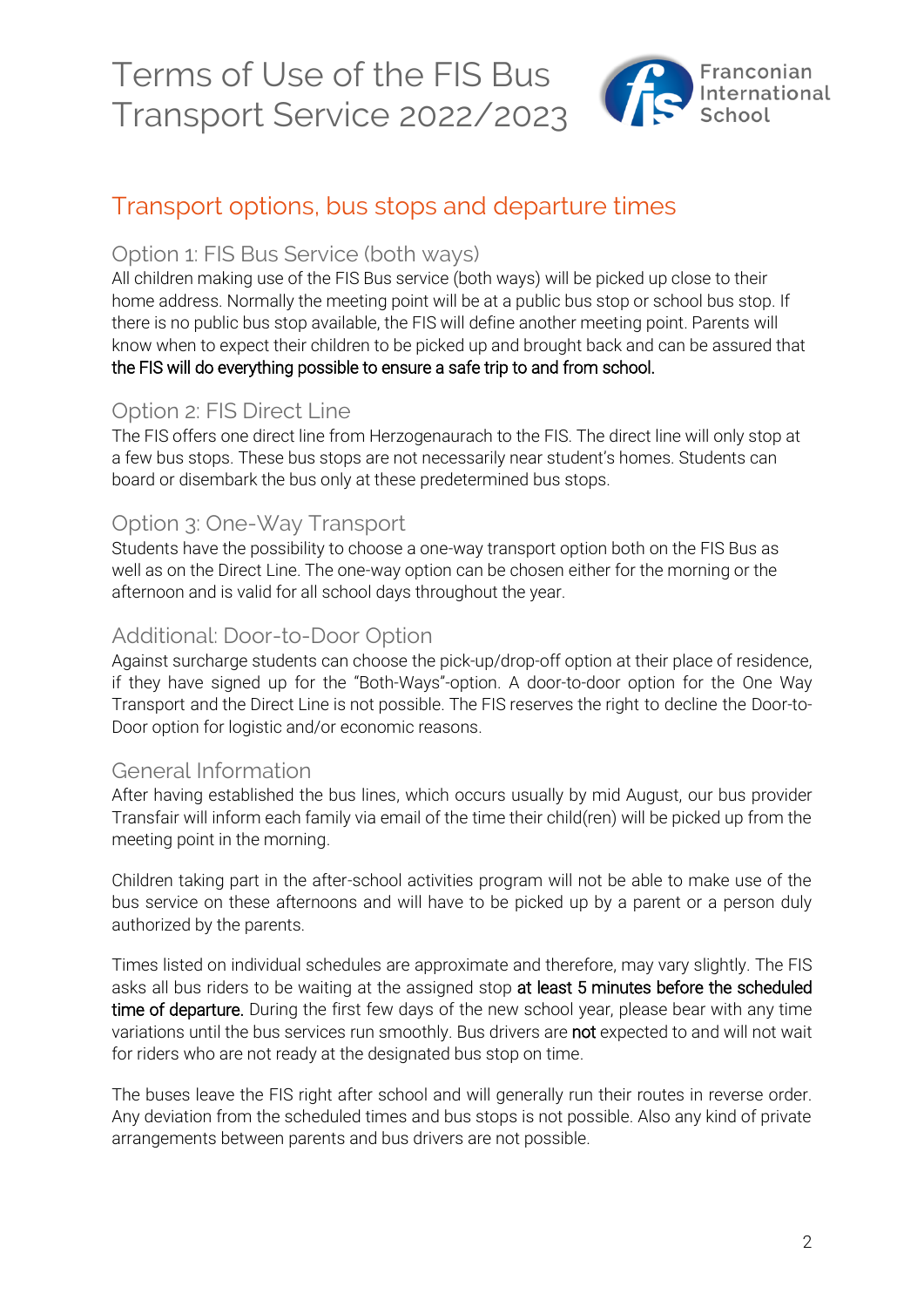

Dismissal time during normal school days for all students is 15:40. Buses leave the FIS at 15:50. Early dismissal time for the Primary School on Fridays is 14:00, buses leave the FIS at 14:10. On half-days, dismissal time is 11:50, buses leave the FIS at 12:00.

The bus transport provider in cooperation with the FIS administration has the right to alter a route to expedite the students' trip.

Parents take responsibility for their children, regardless of their age, until they have boarded and after they have disembarked the FIS school bus. Please make sure, that you and your child carefully read and adhere to the School Bus Safety Rules (see page 7).

Primary School children (EY 3-5, Grades 1 through 5) will not be allowed to disembark the bus unless an adult is present at the bus stop to accompany them. Exceptions can only be made after the parents have provided a written waiver, sent by email to **bus@the-fis.de**, stating that they will assume full responsibility after the child has disembarked the bus.

The parents/legal guardians absolve the FIS and its subcontracted bus companies of any liability, any claims for damages etc. provided that students and Early Years children were dropped off after school at the appointed locations but were not met there by the parents/legal guardians.

Parents must be punctual when meeting the bus. Time delays affect the entire bus route and all other passengers on the bus. If a parent fails to meet the bus, the student(s) will remain on the bus and the bus continue to complete its run. The bus driver will inform the school, which will make arrangements with the parents for the child's safe return home. Additional costs resulting from these arrangements must be paid by the parents.

If you have made "emergency arrangements" with a neighbor, friend or other parent in case you are delayed and have given authorization to this person to pick up your child(ren), please inform the FIS office in writing to **bus**@the-fis.de. The bus company/driver will be notified accordingly.

## Missing the bus

The school strives to ensure efficient bus service. Yet, it cannot be held responsible when a bus runs late or does not reach a given stop on time. Students are advised to wait at the bus stop 10 minutes past departure time, especially during bad weather conditions, before calling the bus company.

Should a student have missed the bus or decided to use public transportation, the school does not pay for taxis or other transportation used. It is the responsibility of the student/parent to inform the school about the late arrival.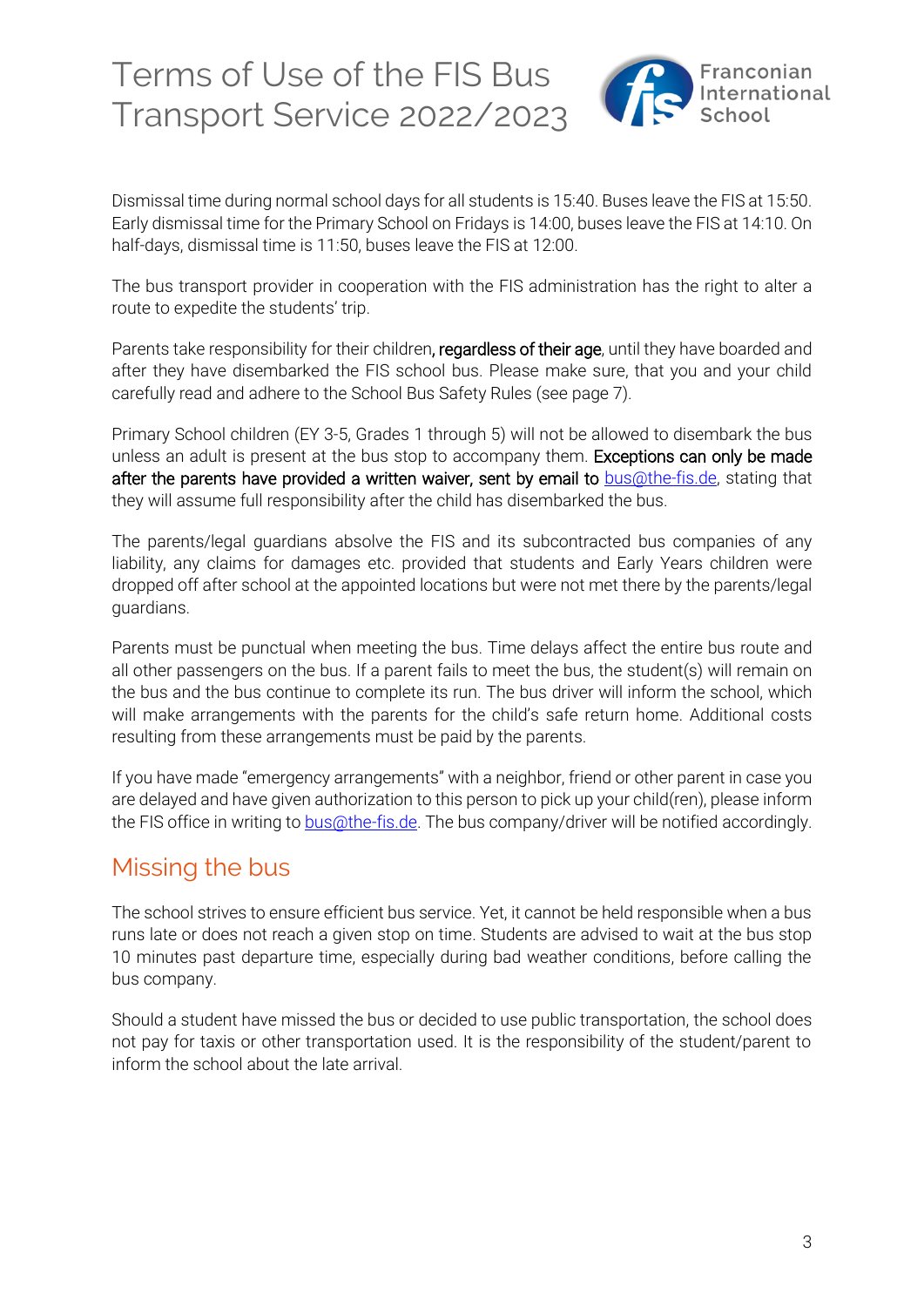

## Termination of the Bus Transport Service

In general, the bus contract is a permanent contract and can be terminated at the end of a school year. A midyear termination is only possible in writing until December 22, 2022, effective January 9, 2023. Only in case of termination by this date is a refund of bus fees possible.

## Bus Zones and Corresponding Fees

The following fees are preliminary. Until the exact number of students for the respective option is determined, the final transportation costs for the school year cannot be calculated. Once fees are set, they are valid for the entire school year.

### FIS Bus Zones

The FIS offers the transport service to families living farther than a 2 km radius from the school and within FIS bus zones.

The FIS has grouped different cities and residences of FIS families into 7 zones. The zones were set up according to the shortest distance between the FIS and the respective residential area. Families who live outside FIS bus zones may bring their children to a predetermined meeting or pickup point and take part in the FIS Bus Transport Service from that point onward.

In some cases, if families live within the zones, the FIS reserves the right to refuse their participation in the bus transport. This could happen if their place of residence is too far away from other participants and the respective transport costs could not be covered with the bus zone fee. A special agreement such as bringing children to a predetermined pickup point has to be decided for such cases.

Approximation of bus fees:

| Zone | <b>Distance</b>                 | Annual Bus Fee |            |
|------|---------------------------------|----------------|------------|
|      |                                 | Both Ways      | One-Way    |
|      | $2 \text{ km} - 5 \text{ km}$   | € 1,220.00     | € 795.00   |
| 2    | $5 km - 10 km$                  | € 1,340.00     | € 870.00   |
| 3    | $10 \text{ km} - 15 \text{ km}$ | € 1,455.00     | € 945.00   |
| 4    | $15 km - 20 km$                 | € 1,580.00     | € 1,030.00 |
| 5    | $20 \text{ km} - 25 \text{ km}$ | € 1,700.00     | € 1,105.00 |
| 6    | $25 \,\mathrm{km}$ – 30 km      | € 1,820.00     | € 1,185.00 |
|      | $30 \text{ km} - 35 \text{ km}$ | € 1,935.00     | € 1,260.00 |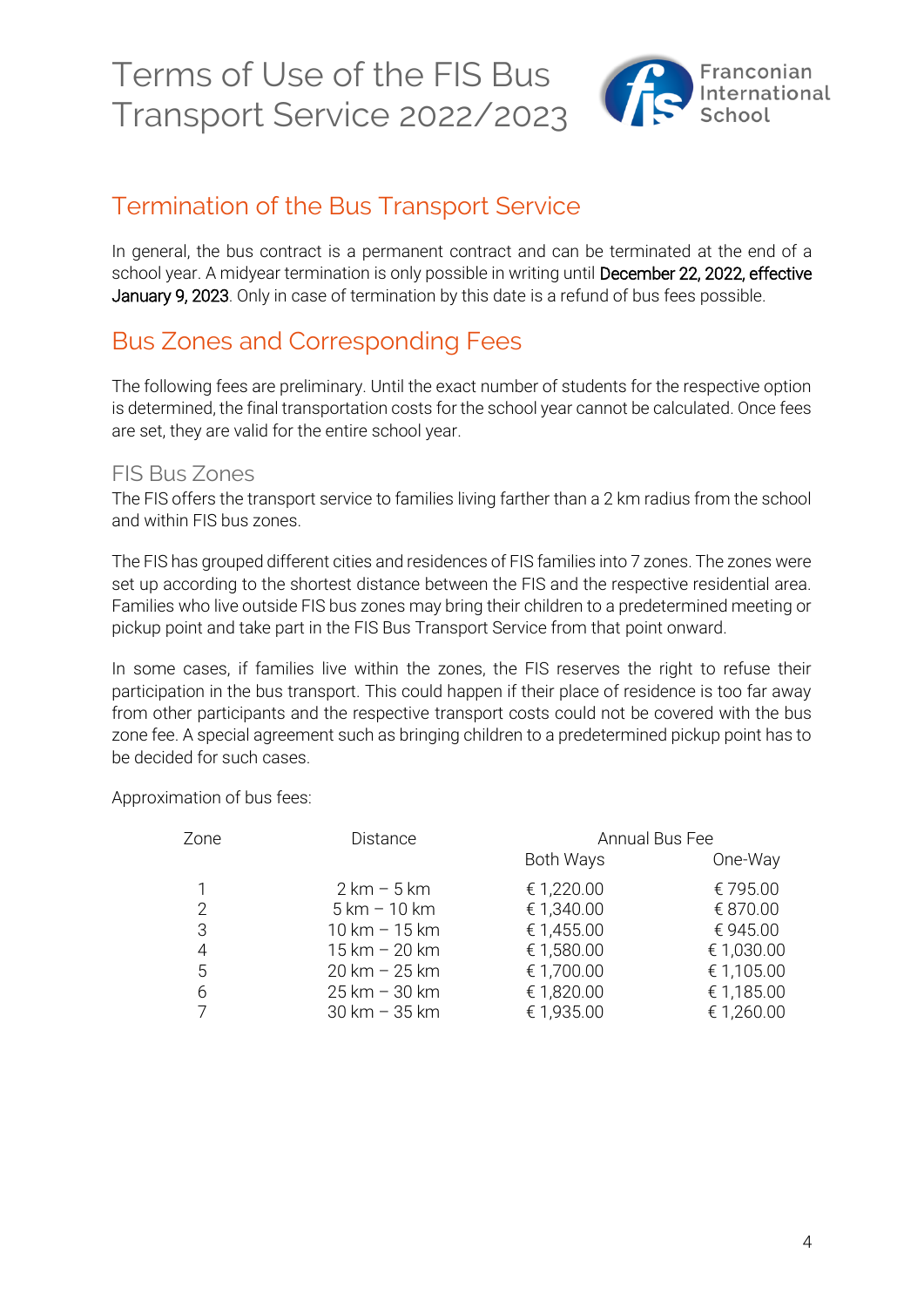

#### Direct Bus Line

The fees for the Direct Bus Line are as follows:

From Herzogenaurach: Both ways: EUR 1,315.00

One way: EUR 855.00

#### Door-to-Door Option

The surcharge for the door-to-door option is EUR 365.00.

#### General Information Reduced fees for mid-year entries:

| Entry on November 7, 2022 | 80%  |
|---------------------------|------|
| Entry on January 9, 2023  | 60%  |
| Entry on April 17, 2023   | .30% |

#### Refund of fees for mid-year termination:

| Termination by December 22, 2022, |     |
|-----------------------------------|-----|
| effective January 9, 2023         | 60% |

The FIS transportation fees will be due for payment in full 14 days after the date of the invoice. Transportation fees may be paid by transfer to the following bank account:

SPARKASSE ERLANGEN IBAN: DE43 7635 0000 0060 0031 33 BIC: BYLADEM1ERH

Reductions or refunds of bus fees cannot be made for illness, early departure, late arrivals, field trips, prolonged absences or not using the bus transport after the beginning of the school year.

The FIS reserves the right to bill the parents/legal guardians for any extra costs caused by parental miscommunication of changes regarding pick up and drop off.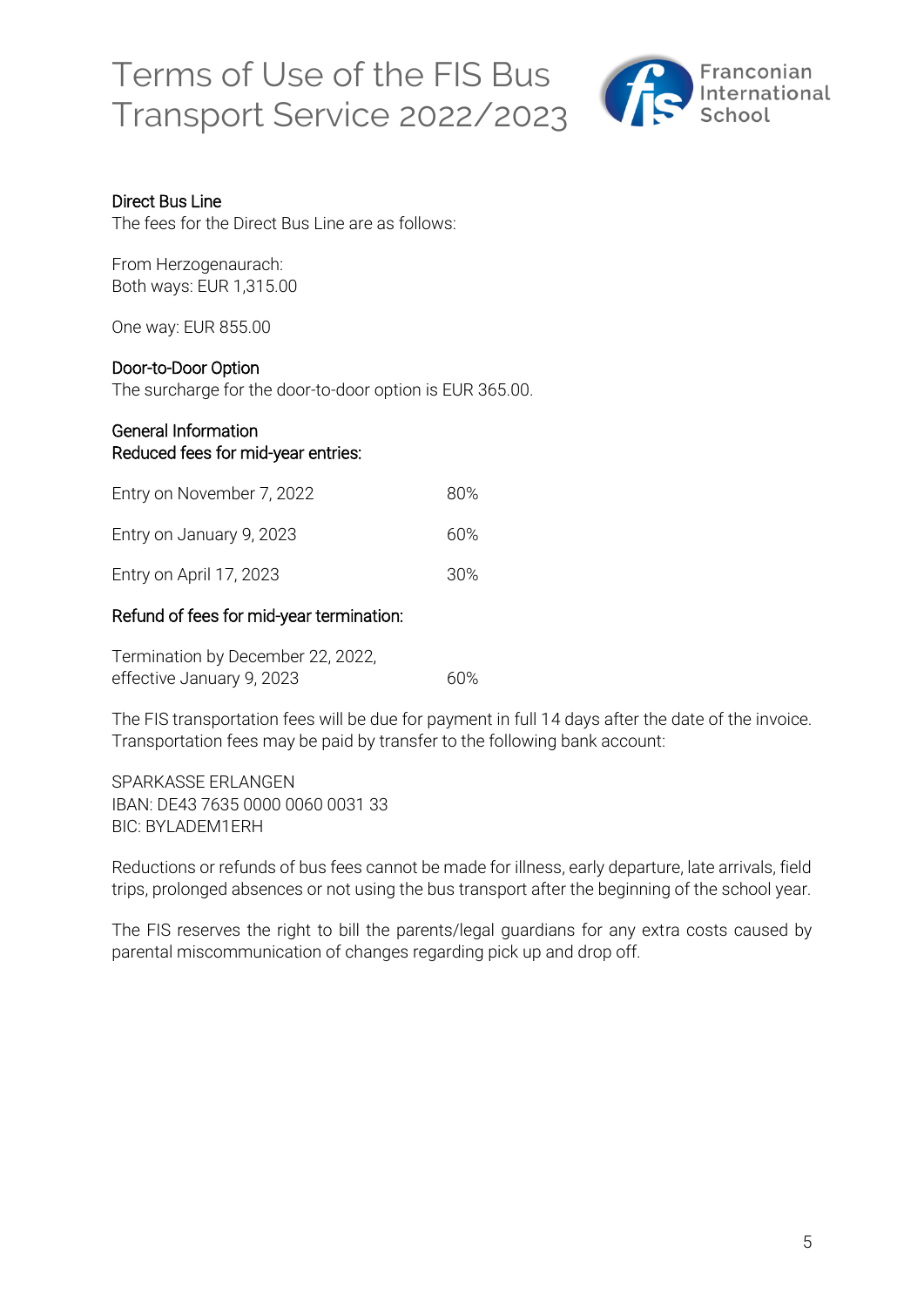

## Cancellation of Bus Service

#### From the parents´ side

In case of sickness or not using the bus in the morning parents have to inform

the bus driver by sending a text message to the respective bus driver

AND

the bus company by sending a text message to the TRANSFAIR HOTLINE 0179/6846822

Please always mention the complete name of your child and the respective bus line when contacting the FIS and/or the bus company.

If your child will not be on the bus in the afternoon, please inform the FIS latest by 13:00 on normal school days and on half-days by 10:00 in writing to [bus@the-fis.de](mailto:bus@the-fis.de) or call 09131/94039- 0 or -1010. If you call on short notice, we cannot guarantee that your requests made by telephone will be implemented.

Requests for transportation on other bus lines for particular days or for private reasons will not be considered.

Bus trips that parents have cancelled cannot be reimbursed.

#### From the school's side

In the event of school cancellation due to adverse weather conditions, decisions to halt the bus service will be made between the hours of 06:30 and 07:00. The decision to close the school will be made by the school management and is based upon information gathered from bus companies, news and weather forecasts regarding road conditions. If the information suggests that the students cannot be transported safely with the school buses, bus service will be cancelled and the school will remain closed.

Information concerning school cancellation and delays can be obtained in different ways:

Calling the school office 09131 – 94039-0

The latest information is always available under [www.the-fis.de](http://www.the-fis.de/)

Please make sure in any case, that the school has not only your mobile, home and work telephone numbers on file, but also the number of an emergency contact during the day.

We herewith remind all parents that they are responsible for deciding whether or not to send their children to school, particularly when conditions are potentially hazardous, no matter what the decision of the school may be.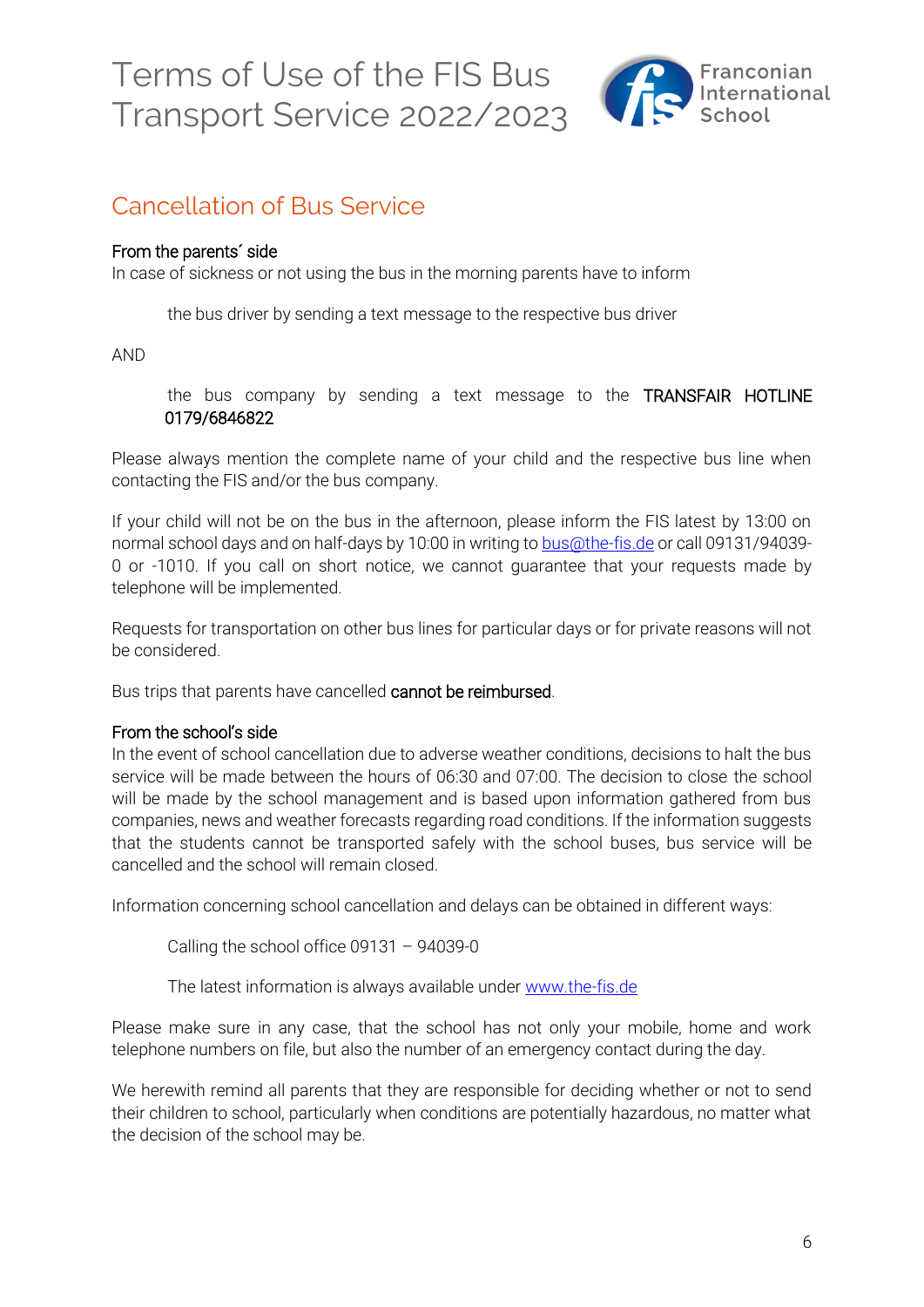

## School Bus Safety Rules

All vehicles are equipped with seat belts. Replacement vehicles if needed may in individual cases not be equipped with seat belts, but will operate in accordance with the standards set in German traffic safety law.

Please be aware that according to German law, restraint systems must be applied if present in a bus. In case of non-compliance, a penalty applies, which would have to be paid by the parents.

Your child's safety is our foremost concern. For that reason, rules concerning safety on the bus have been established that must be respected. Please make sure that you and your child carefully read and adhere to the following rules.

When using school buses students will:

- o Fasten seat belts
- o Respect all the rules that apply to school behavior
- o Comply with the bus driver's instructions
- o Help keep the inside of the bus clean
- o Keep all belongings in their backpack and respect the property of others
- o Be respectful of the driver and other passengers at all times
- o Be courteous and talk quietly, without disturbing others on the bus
- o Not eat or drink or chew gum on the bus
- o Remain in their seats with seat belts fastened until the bus stops
- o Board and disembark the bus in an orderly and safe manner

FIS students are expected to observe the same exemplary standards of behavior on the buses as at school. The Director/Section Principals deal with bus disciplinary infractions. Serious or repeat offenders could lose their bus privileges. The FIS reserves the right to suspend students from the bus service.

### Children's Seats

According to the German law, children under 12 have to use a special children's seat. Seats for the weight categories 2 and 3 (15 to 36 kilos) are provided by the bus company. Seats for weight categories 0 and 1 have to be provided by the parents.